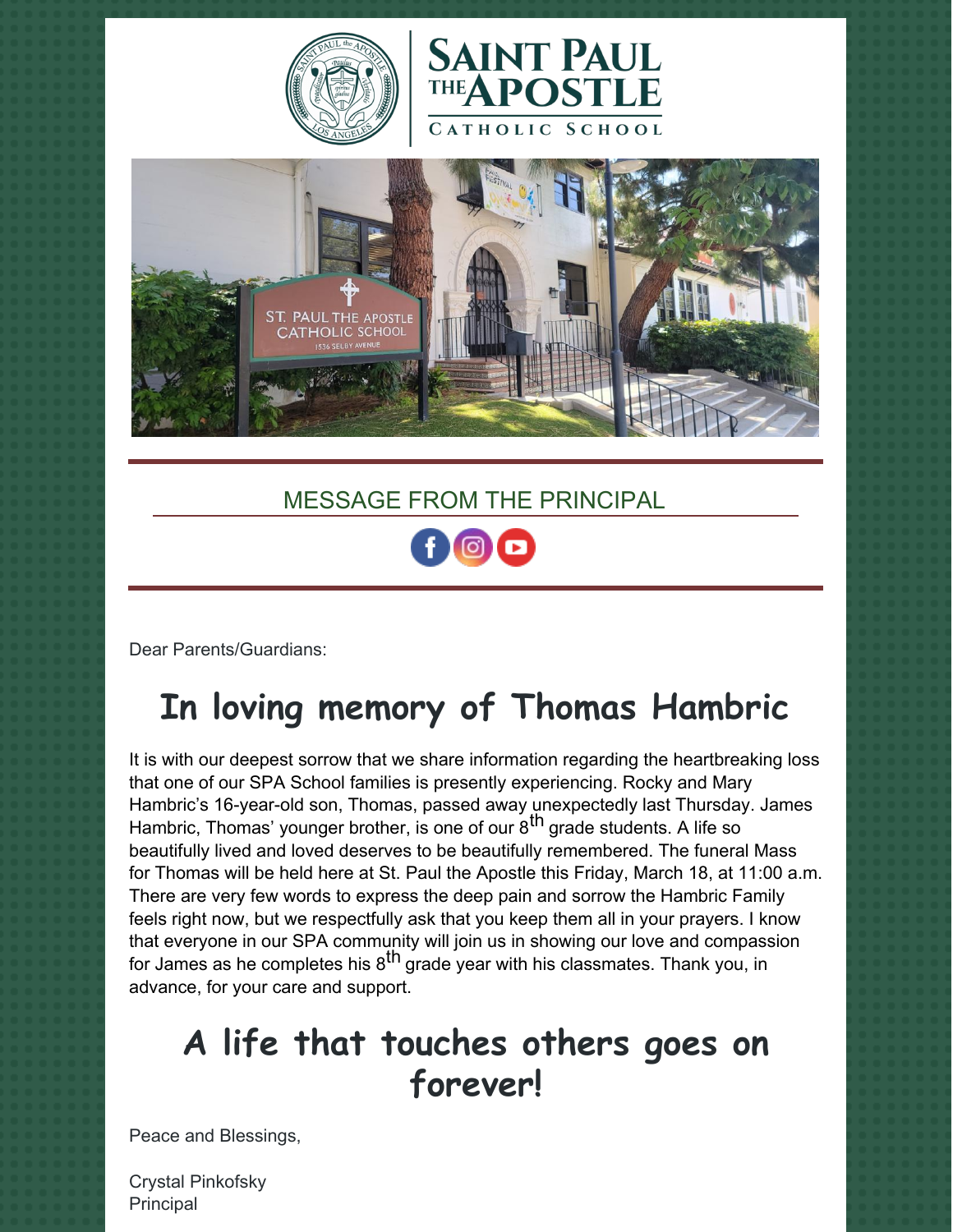### **ANNOUNCEMENTS**

#### **40 ACTS OF LOVE**

As we begin our third week of Lent, we continue to focus on the sacrifice that Christ made for all of us by His death on the cross. It should come as no surprise that someone who had spent most of His life "doing for others" would not hesitate to also offer His life in order to save ours. As the teachers continue to guide our students through this Lenten journey, they will spend much time talking to the students about the importance of "actively" living their faith and embracing Jesus' Gospel message of LOVE. To assist our



teachers with these important lessons, Fr. Gil has purchased **"40 ACTS OF LOVE"**, a Lenten card that will help our students put their faith into action by completing simple acts of kindness each day. Some suggestions include:

- Pray for peace in the world.
- Make an extra effort to smile more.
- Send a kind note to a classmate or friend.
- Go a whole day without arguing.
- Hold the door open for someone.
- Apologize to someone you may have hurt.
- Forgive someone who has wronged you.

These behaviors are the type of actions that help to make our SPA community a safe, caring, and nurturing environment for all of our students. The teachers and I respectfully request that you make some time each day to discuss with your children which "ACT OF LOVE" they were able to successfully complete. Of course, our hope is that these acts will continue long after Easter Sunday has come and gone. As always, thank you for your help!

#### **ST. PATRICK'S DAY!**

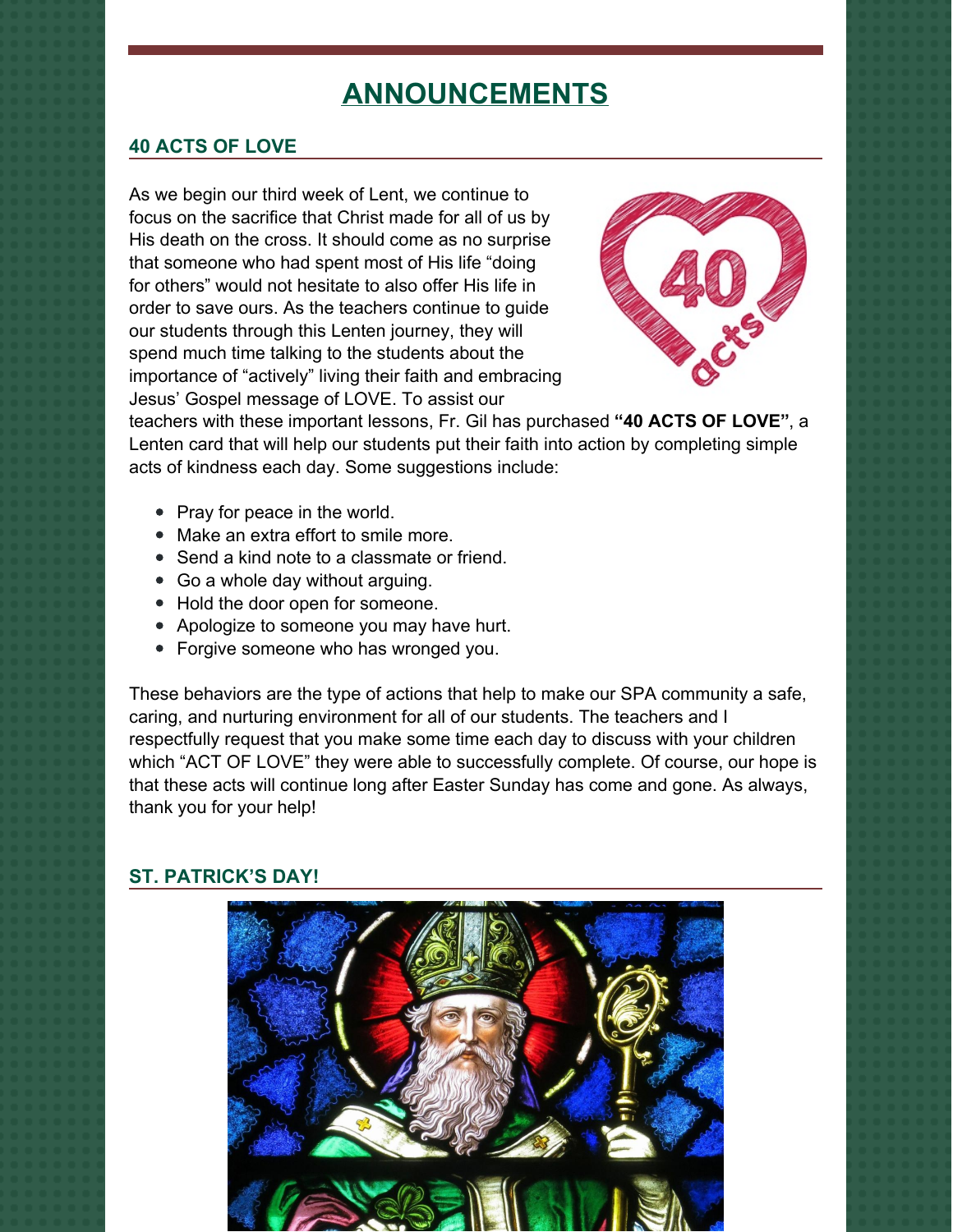This Thursday, March 17, is St. Patrick's Day! Whether you're Irish or not, chances are you have joined many other families and friends in celebrating St. Patrick's Day at some point in your life. People of all backgrounds love to go to St. Patrick's Day parades, wear green clothing, and decorate with shamrocks. Though the day has morphed over the years into more of a secular celebration, St. Patrick's Day was originally a religious holiday intended to commemorate the life of St. Patrick, the man credited with bringing Christianity to Ireland.

In recognition of this special day, our students may have**FREE DRESS on Thursday** as long as **at least ONE item of clothing is GREEN!**And yes, socks do count as one item of clothing.

#### **SPA FUNDRAISER FOR UKRAINE**



Several parents and some students have asked if we can have some sort of fundraiser to assist the citizens of Ukraine as they grapple with the devastation that is happening in their country. The faculty will be developing a very simple plan that will help to highlight an appreciation for all that we have on a daily basis and often take for granted, and assist the Ukrainians as they struggle for basic items like food and medical care. The information regarding this fundraiser will be sent home with the students next week. All donations received will be sent to Catholic Relief Services.

#### **NEW MASK POLICY**



Beginning today, **Monday, March 14,** faculty and students will **no longer be REQUIRED** to wear face masks while indoors. However, it has been**STRONGLY RECOMMENDED** that we all continue to do so. Even when the outdoor mask mandate was lifted for our students, it was noticed that about half of our students were choosing to still wear their masks while they played during recess and lunch, and that is perfectly fine. Speak to your children and let them know what your expectations are. **Also let them know that teasing another student for either wearing—or not wearing—a mask will NOT be tolerated.** As the restrictions are lifted, student mask wearing will be a family's personal choice, and not something that is decided by their peers.

#### **FREE AT-HOME COVID TESTS**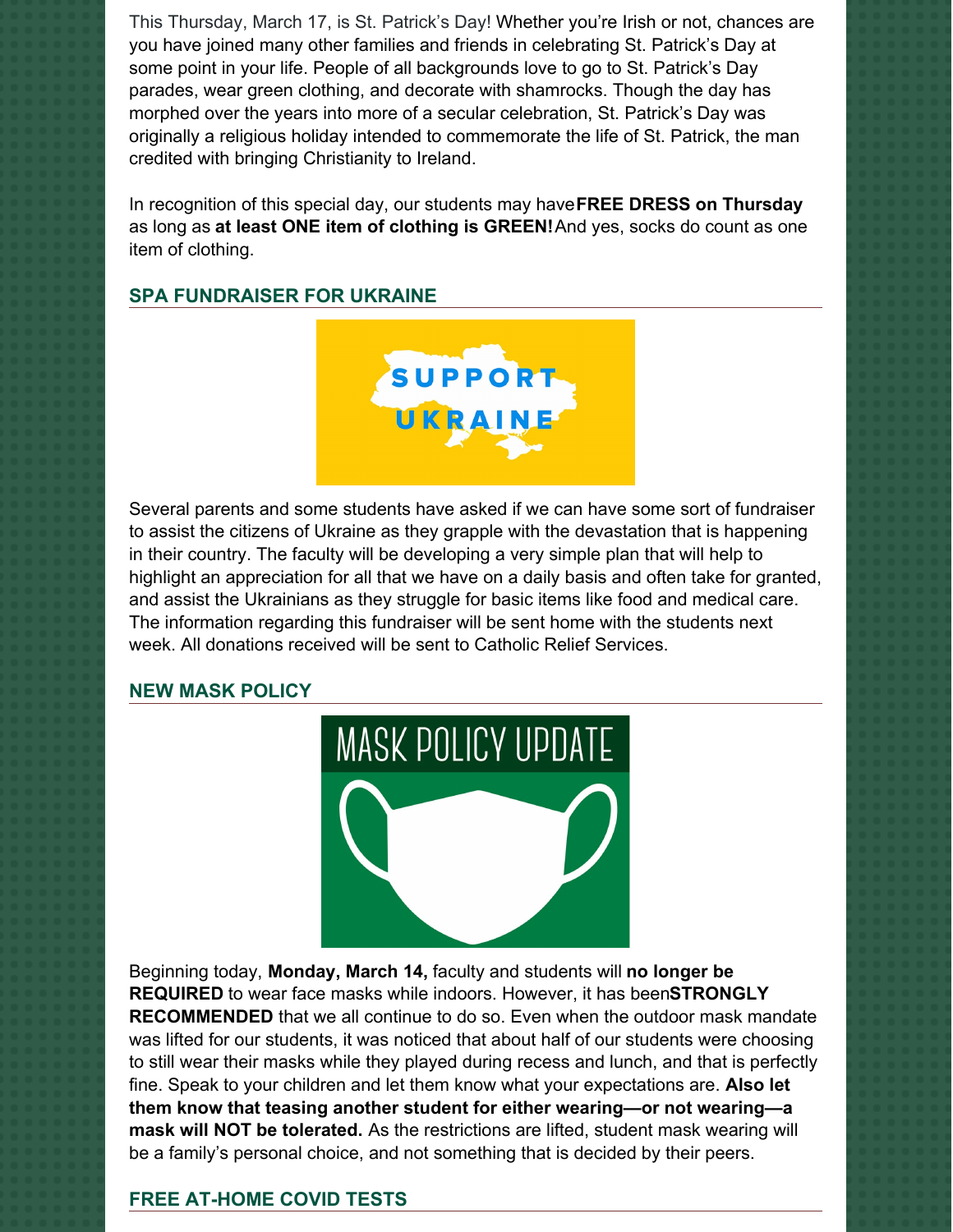

If any SPA family would like a box of FREE at-home COVID-19 tests,**these will be available for pick-up after school TODAY, March 14 th.** The ADLA was able to obtain and distribute several boxes of these iHealth COVID-19 Antigen Rapid Tests to the Catholic schools. We have been asked to share these resources with faculty, staff, and families**. A table will be set up near the front office from 2:45 to 4:00 p.m.today.** If you would like to have a box at home "just in case", feel free to take one. Please note that **families are limited to just one box**, **so if you were able to pick one up last week, please allow other families access to these resources.** These will NOT be given to the students to take home.

#### **NO SCHOOL FRIDAY!**



This is just a gentle reminder that school will not be in session this **Friday, March 18,** so that the teachers may attend the Religious Education Congress. Classes will resume Monday morning.

#### **SPA SCHOOL BOARD SUBMISSIONS ANNOUNCEMENT**



The SPA School Board is now accepting submissions to be considered for membership.

The School Board is a different entity than the PWC Board or the Sister Stella Foundation Board. They are an advisory board who work closely with the principal and school leadership to consult on issues such as strategic planning, policy development, financing, capital improvements, technology, PR and marketing, community outreach, and the overall well-being of the school and its stakeholders.

The Board meets monthly (after school) during the school year, September through June. Members also lead and serve on subcommittees which are formed to study and make recommendations on various school-related issues throughout the year. The members are selected for a term of three years, and may be re-elected for a second term of three years.

Anyone who is an active member of the St. Paul the Apostle School and/or Parish is eligible. To be considered, please submit a resume and cover letter to: **Devon Farley** at **[devon\\_kaiser@hotmail.com](mailto:devon_kaiser@hotmail.com).** Submissions must be received no later than March 25,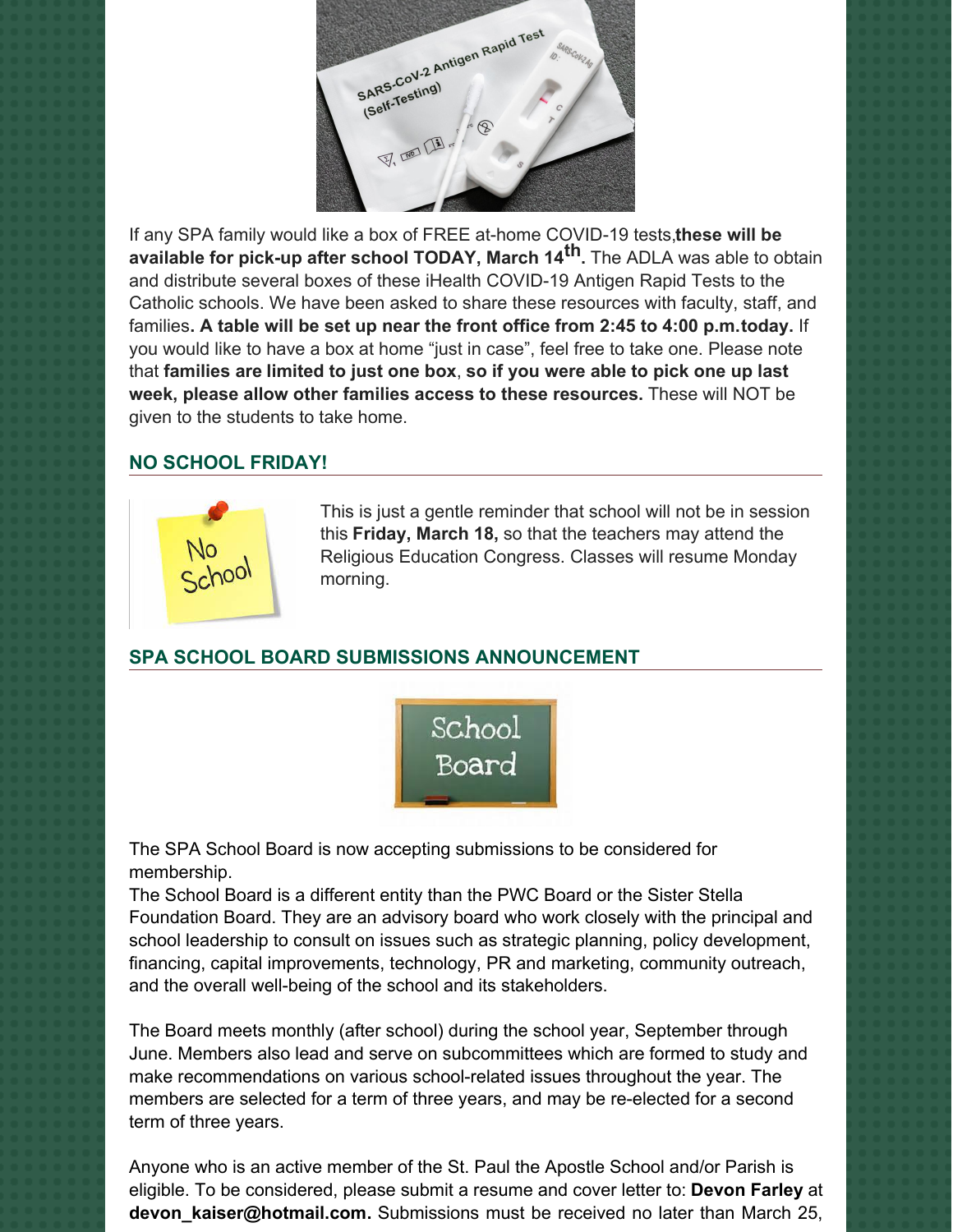2022, to be considered for the next school year.

#### **WALKING TOGETHER IN FAITH**



By now you are probably aware that Pope Francis has inaugurated an exciting opportunity for the worldwide Church. He wants to listen to us  $-$  all of us  $-$  to seek input on what it means to journey together. The Pope is intentionally reaching out to each of us at the parish and neighborhood level to hear about our experience of Church, including the experience of those who no longer participate. This process, called *Synodality,* refers to the path we walk together, wherever we are on our faith journey. Our pastor at St. Paul the Apostle Catholic Community, Fr. Gil Martinez, CSP, reminds us that "it is an uncommon word referring to an uncommon process of listening to everyone."

To respond to this invitation, Fr. Gil is working with our SPA Parish Council to develop multiple opportunities for us to engage and be heard. The input received will benefit not only the worldwide process but also guide how we minister to each other at St. Paul's.

One of the most important opportunities currently in formation isa series of in-person listening sessions that will be offered at St. Paul's during Lent. These gatherings will provide the faithful, the marginalized, the disaffiliated and all others with an opportunity to listen to and learn from one another, and to discern how God is calling us to journey together more closely as Church. Beginning with prayer, each gathering will offer opportunities for small-group discussion on specific themes. St. Paul's will offer three listening sessions in the Parish Center on the following dates. Please go to the parish website to sign-up for a time to participate in this valuable process.

- **Saturday, March 26 th** 1:00 p.m. to 4:00 p.m.
- **Saturday, April 2 nd** from 9:00 a.m. to Noon

#### **SPA COVID TESTING**



Our next round of COVID testing for all faculty, staff and students will be held **this Wednesday, March 16 th.** The **ONLY** document your children will need to have is a dated and signed copy of the **COVID-19 Patient Test Request Form.**

**Please note that students in grades 4 – 8 may receive the NOSTRIL swab or NASAL swab. If this is the type of COVID test you want for your child, just check either one of those boxes on the form, otherwise he/she will receive the MOUTH swab.**